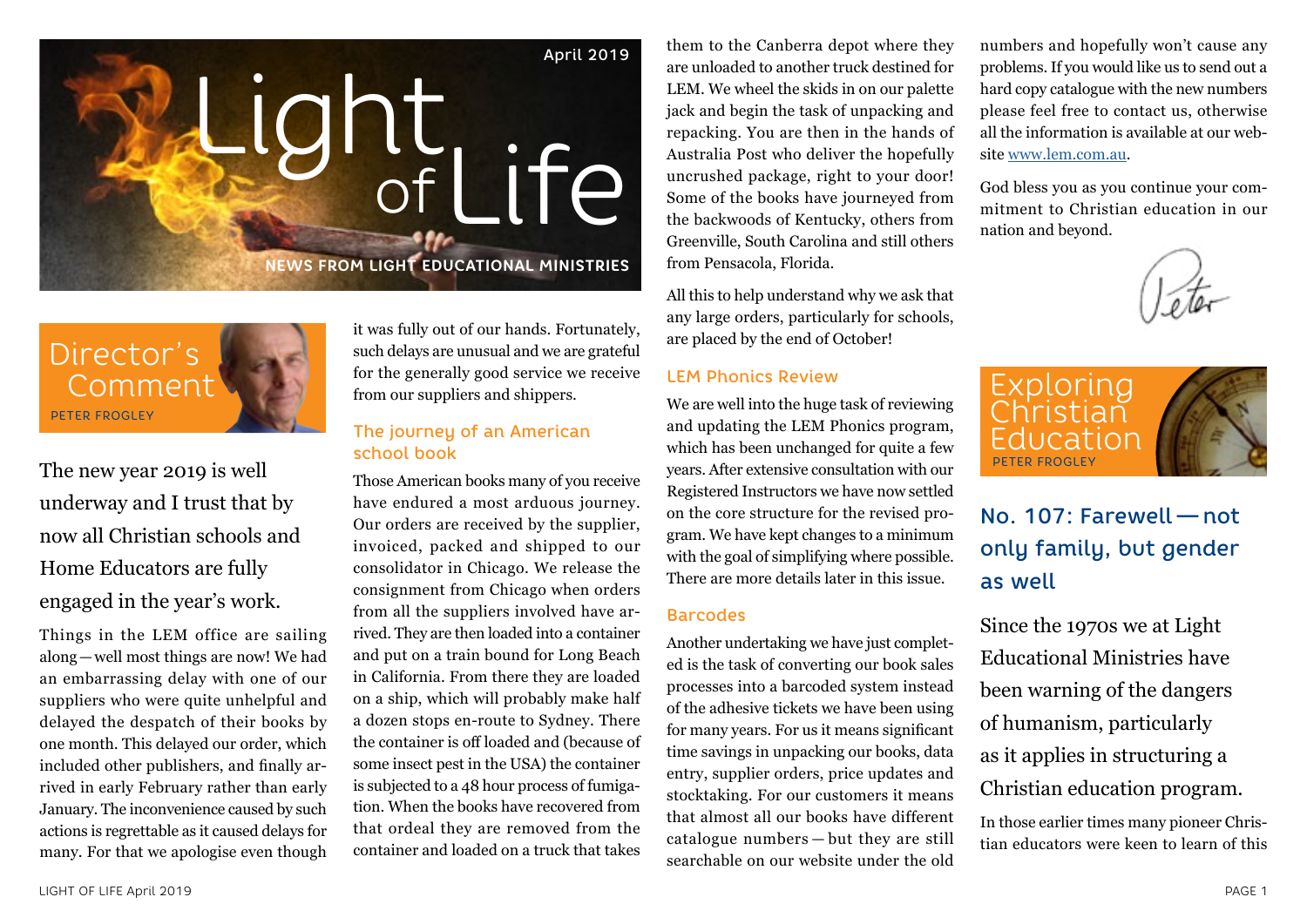infiltration, but as time has passed and the church itself has become more humanistic in its teaching there seem to be fewer people who are aware or even interested in the inroads made by humanism in Christian circles. As an example, I note this particularly in the response in certain Christian circles if I suggest that democracy is a humanist concept borrowed from the Greeks. Even though democracy means 'government by people' few Christians see a difficulty with this idea anymore. I love the quote from the introduction of Wycliffe's Bible:

This law word of God is for the government of the people, by the people, for the people.

#### It was Abraham Lincoln who popularised this statement:

government of the people, by the people, for the people

completely distorting what Wycliffe had understood and demonstrating how democratic thought captivated the West.

From this we now find that a majority believe in the 'sovereignty of parliament', that is, that the highest authority is civil government. King Jesus, it seems, is consigned to irrelevance.

#### **Target**

If humanists are committed to the removal of God from every arena of human activity, it is obviously important that they target the key biblical institutions of society— such as the family. Some Christians have even been persuaded to deny that a family is a man and a woman, along with their children—but that is what the Bible recognises as a family and such families are to form the foundation of a healthy, godly community.

# supernatural Christianity is basically and radically anti-democratic because it holds to a God and an ultimate unchanging law

Of course, the humanist will tell us that any grouping of people comprises a family, because to think otherwise would be to deny 'equality'. Such a humanist has not understood that the biblical idea of 'equality' is limited to every human being having the same value before God. All this without even beginning to pursue a discussion of the value and destiny of man on the basis of whether he is saved or lost. This was a major issue for the great humanist educator John Dewey, who wrote:

More than that, supernatural Christianity is basically and radically anti-democratic because it holds to a God and an ultimate unchanging law in terms of which men shall be saved or lost. Christianity by separating the 'saved from the lost' is committed to 'spiritual aristocracy' and is thus an alien creed. I cannot understand how any realisation of

the democratic ideal as a vital, moral and spiritual ideal in human affairs is possible without the surrender of the conception of the basic division to which supernatural Christianity is committed.

> *A Common Faith, John Dewey, page 51, Yale University Press, 1934.*

Dewey was astute, even if quite wrong!

## How the mighty have fallen

If you are not at all convinced that our society is on a slippery slope to destruction try introducing a book to your local school library that portrays a family biblically, as father (man), mother (woman) and children (boys and girls), with mother cooking and father mowing the lawn and see how far you get. The battle for the family has been lost, BUT the war is not over—not by a long shot!

Not content with ruining the family, that beautiful gift of God, humanists have now decided that gender is 'fluid', even though God seemed to be satisfied that He had created man and woman! The absurdity of this idea lacks any reasonable comprehension... yet the outworking of this absurd idea is rapidly gaining ground. The cohesion of our society is at great risk of lasting even another generation.

All this brings new urgency to the biblical injunction to 'come out from among them'!

#### Separation

It has been said that we are not **of** the world, but we are **in** the world! The problem is that some have interpreted this as we are not 'of the world' so let's get as far out of it as possible. It seems a logical conclusion and has been done before, but it has always been counterproductive despite its immediate appeal.

The pioneer Pilgrims of America were separatists — one of their major reasons for moving to the new world was to build a 'new Israel in God'. There are even today other groups who separate from society. On one hand, who can blame them? But on the other hand, it is our task to be salt and light to the world.

# **The cohesion of our** society is at great risk of lasting even another generation

### Are we left with the impossible?

If it wasn't Jesus who declared we are salt and light, we could write it off as another dumb idea that would never work. However, when God has a good idea He provides the wherewithal to be and do what He has declared to be His will.

That leaves us with a potential dilemma. On the one hand in our natural abilities we will never successfully be salt and light, but on the other, indwelt by the power of God through the Holy Spirit, we will be the salt and light—the preserving flavour and the way forward — for our ailing civilisation. The health and welfare of our families is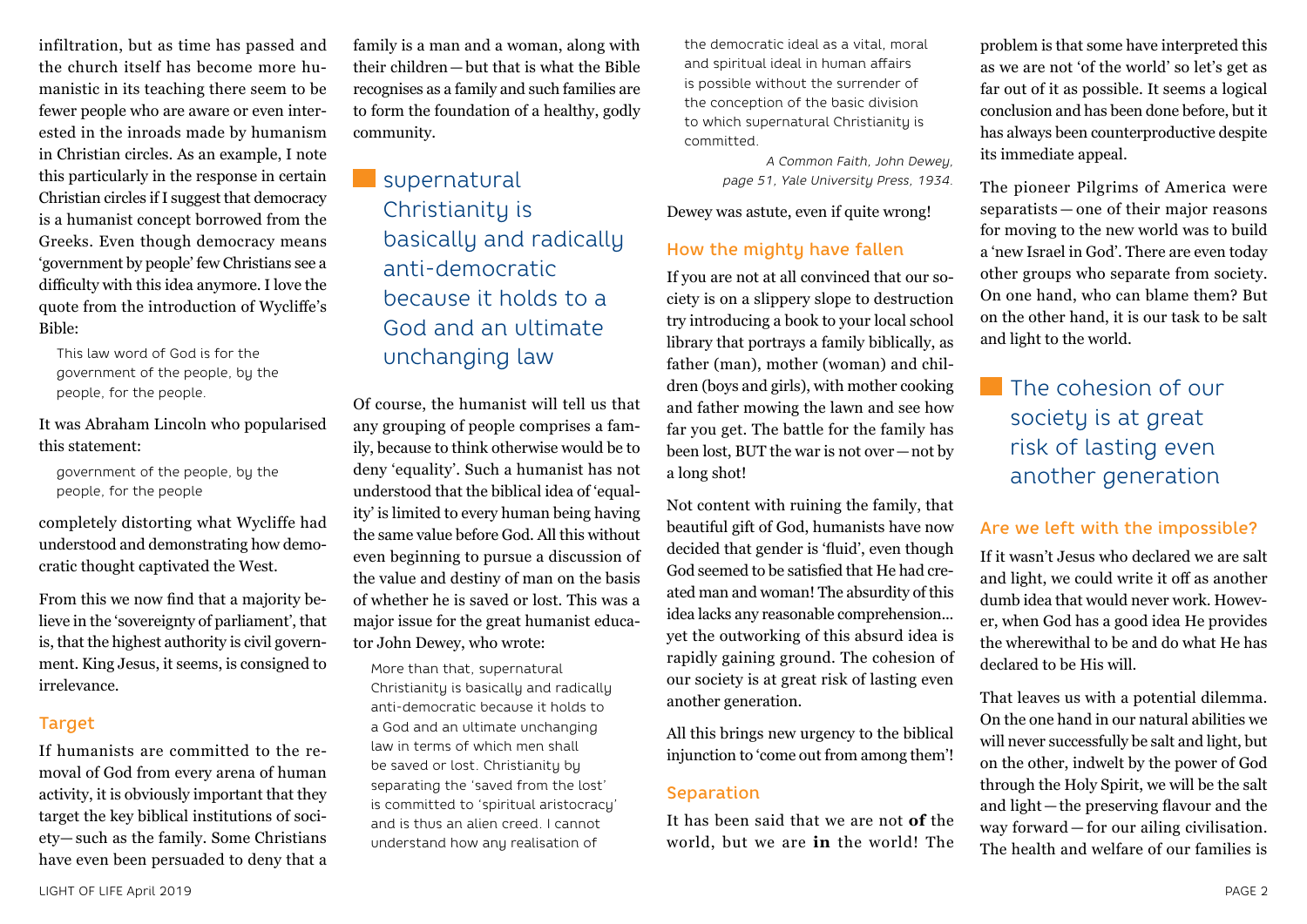critical in re-establishing salt and light in our nation.

In our day of 'quick fix or nothing' we need to realise it is the long haul — the faithfulness of Christian parents — that is key to turning our nation back to the ways of God.

#### Gender

As far as gender is concerned we are called of God to train up the next generation of MEN and WOMEN, so we will have Christian families to bless the world in the generations that lie before us.

## Finally

God's plan will always be successful and in these dark days God will demonstrate His faithfulness in and through His people — the body of Christ; the people of the kingdom. For in the end the oftrepeated prophetic statement of Habakkuk 2:14 will prove utterly true:

For the earth will be filled with the knowledge of the glory of the LORD, As the waters cover the sea.

×



John Garrard continues the revision of the LEM Phonics program which (as is usually the case) is proving more time consuming than anticipated.

We are planning to having the basic program ready for 2020. With the upgrade we have been exploring multiple editions of materials which is ravenously consuming time. For example, in this endeavour we are not only upgrading the workbooks but we are planning to produce separate editions of the workbooks to accommodate the specific writing/print/cursive styles of various States. Our new production ma-



chine (alias photocopier) is able to produce the differing versions 'on demand' in saddle-stitch, rather than comb-binding. We have had excellent response to the prototype products produced so far, but there is much more to do before we are ready to launch the new edition materials.

While the revisions continue all existing LEM Phonics resources will be available, with the exception of the A2 size charts (which have been replaced with A3 versions).

We are keen to see other Registered Instructors come on board to help spread the message across the every state in the nation. LEM Phonics Instructors are franchised to LEM Phonics and are thus able to develop their own business — doing as much or as little as they can manage.

Recent studies continue to affirm synthetic or intensive phonics programs (such as LEM Phonics) provide the most effective method for teaching English. LEM is committed to this program as it represents a major opportunity to set the children of our nation on a much more productive

course in their lives. It grieves us to see the decline in educational standards in our nation and the negative impact on our children. They deserve much better than is currently being offered in so many of our schools.

Please continue to keep the LEM Phonics team in your prayers as we move forward in this exciting initiative.



# LEM Publications

With the blessing of our new production machine we have been able to upgrade several of our inhouse curriculum products. You may have noted that some of our books are now being produced in saddle stitch format rather than comb binding, which has allowed us to create a superior product, in many cases for a lower price (something that almost never happens in this day and age!).

# God's Plan

The previous *God's Plan* books were two different series produced many years ago and were in drastic need of updating. Before she retired Evelyn Garrard had begun work on a



new and much more comprehensive book to replace both existing series. We have finalised her work into *God's Plan for Me—*a Junior Bible and Science course, suitable for Grade K and 1.

The book is in full colour with 40 weekly lessons. Topics include God creating the world, Australian plants and animals, water, the tower of Babel, friends, your nation, being lights for Jesus and Explorers. 88 pages, comb bound. **\$24.95**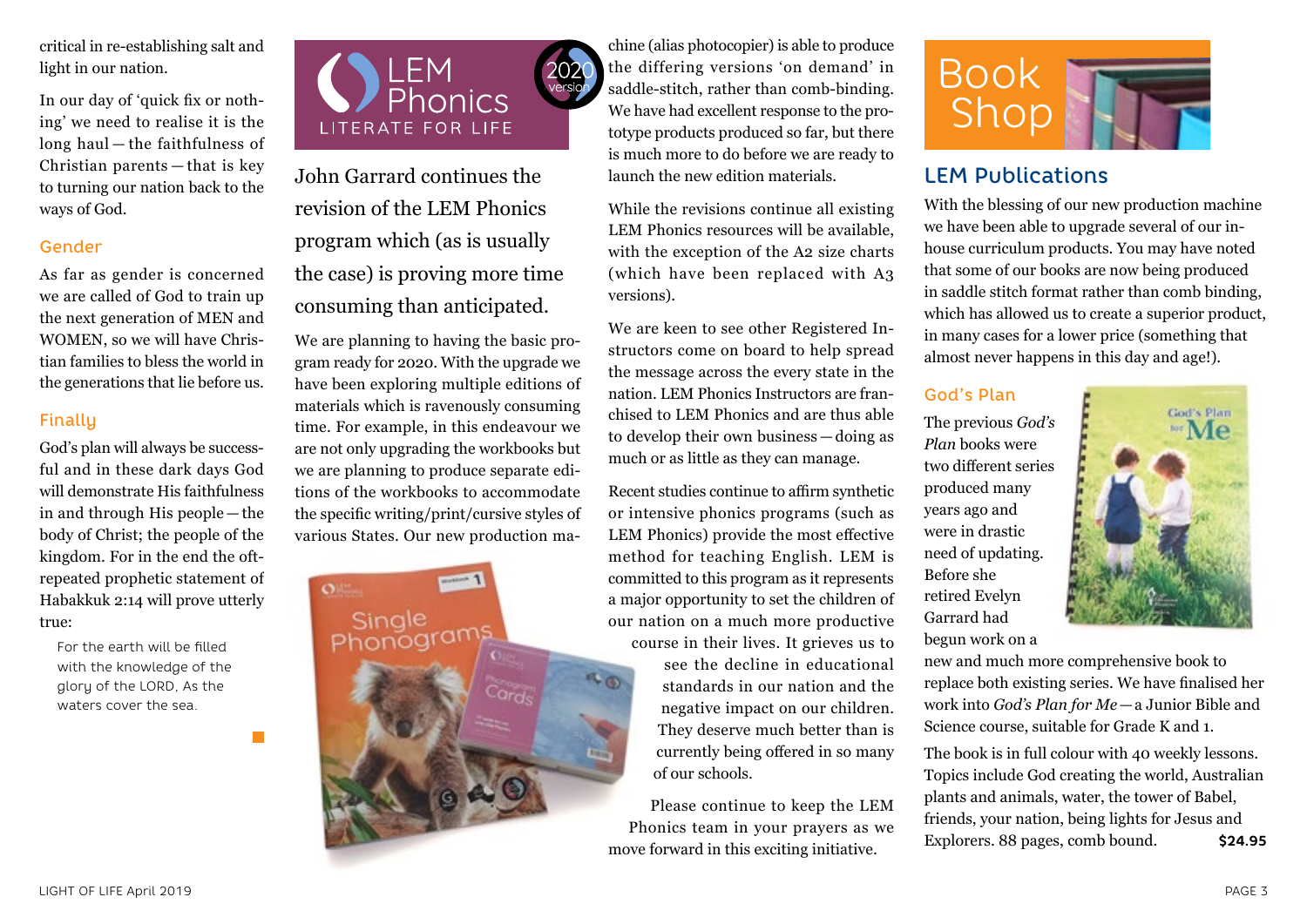

#### Let's Teach Art

For many years we have sold Terry Lewitzka's *Let's Teach Art* curriculum for grades K to 3. As the name implies these are books for *teaching* art and thus developing the child's artistic skills, rather than the activity books that are often passed off as art curriculum. Each book contains 40 weekly lessons (a year's work) and is essentially a teacher's manual. Each lesson has an objective, a description of the activity, an application of the truth being taught and materials needed for the lesson.

Previously Grade K was the only book available in colour for \$29.95, but with our new production machine we can now offer all four books, in full colour throughout, for **\$19.95 each**.

LEM curriculum Click to order



# The Earth

*The Earth* is Peter Frogley's modern-day rework of Guyot's 1873 book *Physical Geography*. This Grade 6–8 book provides an ideal foundation for the study of geography from a Christian perspective. It is a unique presentation of the Creation with a study on the earth's surface, the land and water, the atmosphere and mapping. Now in colour and at a reduced price.

Student Text was \$22.95 **now \$19.95** Teacher's Manual was \$12.95 **now \$9.95**

#### Other LEM reductions

*Australian Money and Measure* books for grades 1–4 are now just **\$7.95 each**. Teacher manuals for *Government in Australia* and *History of Australia*, *Legal Aspects of Home Education* and the *Career Questionnaire* have all been reduced to **\$9.95 each**.

# Abeka New Editions

# Reading Comprehension Skill Sheets

Previously known as *Read and Think Skill Sheets*, these new edition workbooks contain 36 reading selections with puzzles and word problems to help students develop comprehension skills, challenge them to think on a higher level, and provide them with a variety of reading experiences. Soft cover.

| Grade 2 | \$20.20 |
|---------|---------|
| Grade 3 | \$20.20 |



Grade 7 Grammar & Composition I Sixth Edition

A traditional writing and grammar work text enabling students to apply their knowledge of grammar to many different writing styles.

Contains many practice exercises emphasising Christian and character-building principles. Each section of the write-in text begins with concise rules and clear

examples to illustrate the rules. A comprehensive and cumulative review is built into the text. Soft cover, 327 pages.

| Student Text                      | \$43.00 |
|-----------------------------------|---------|
| Teacher Keu                       | \$60.10 |
| Student Test and Ouiz Book        | \$15.10 |
| Teacher Key to Test and Quiz Book | \$26.40 |

## Grade 7 Vocabulary, Spelling & Poetry I Sixth Edition

The book sets out the four basic spelling rules and seven keys to good spelling, followed by illustrations of these keys. The remaining lessons present words that are frequently misspelled. Vocabulary is built using the Abeka literature books as a source. A wide variety of good quality poetry is included to present beauty of language, literary greatness and character building qualities.

| Student Text             | \$27.75 |
|--------------------------|---------|
| Teacher Key              | \$38.70 |
| Student Ouiz Book        | \$15.10 |
| Teacher Key to Quiz Book | \$26.40 |